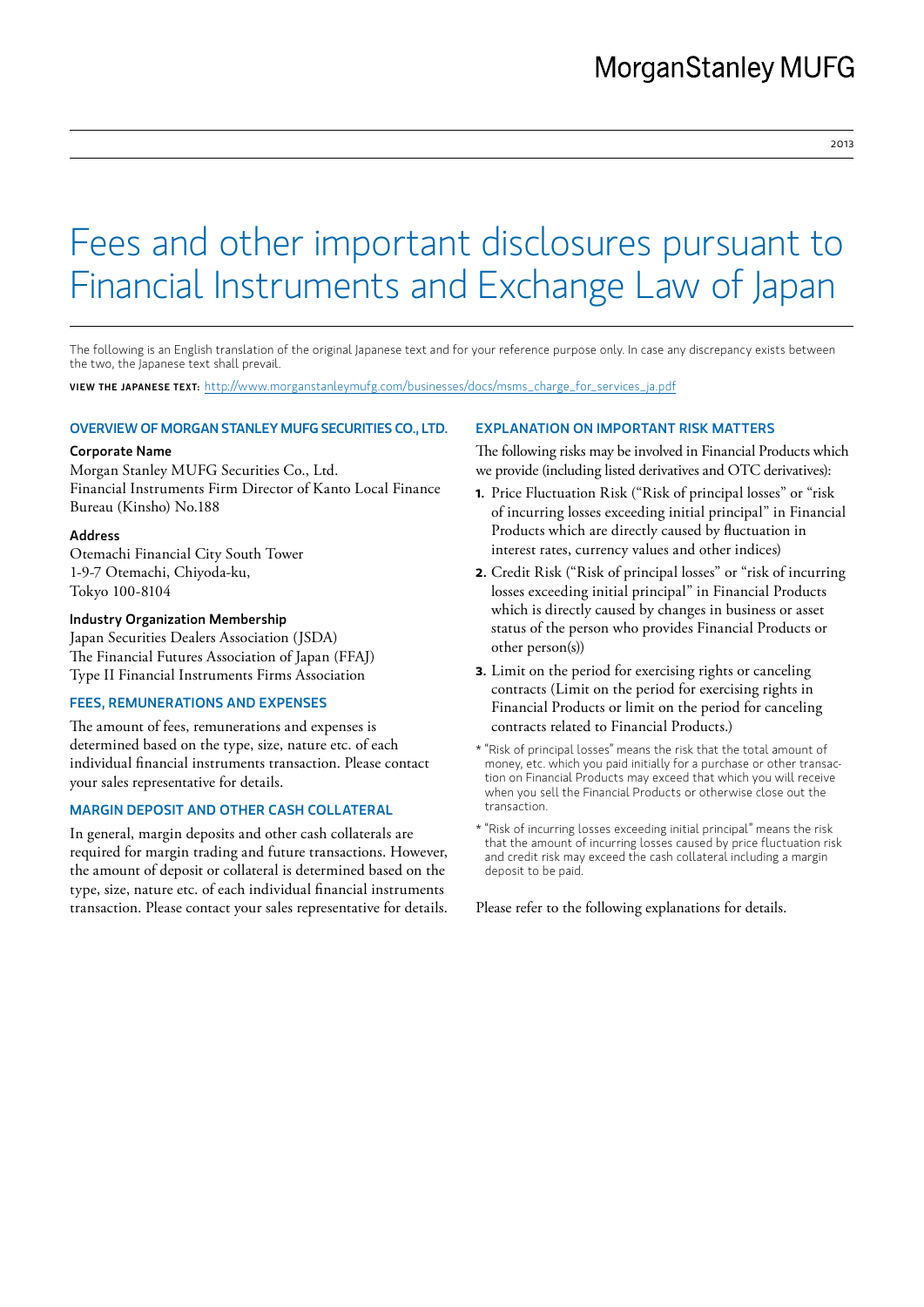# 1. Securities

# (1) Stocks

Price Fluctuation Risk: It is possible for a loss to be incurred from fluctuation in stock prices.

Credit Risk: A loss may result from worsening credit conditions of the issuer of the stock, due to such reasons as changes in its operational/financial conditions as well as in external evaluation regarding the said conditions.

#### (2) Bonds

**1.** Straight Bonds (JGB, municipal bonds, corporate bonds and other similar instruments)

 Price Fluctuation Risk: It is possible for a loss to be incurred if bonds are sold before redemption since bond prices fluctuate due to changes in interest rates, etc.

 Credit Risk: A loss may result by the occurrence of events such as deferral or incapacity to pay interests or repay principle from worsening credit conditions of the issuer due to changes in the issuer's operation/financial condition as well as in external evaluation regarding the conditions.

**2.** Convertible Bonds/Bonds with Rights to Acquire Underlying Stock

Price Fluctuation Risk: It is possible for a loss to be incurred since the price of convertible bonds or bonds with rights to acquire underlying stocks fluctuate due to changes in the price of stocks to be converted or to be acquired by exercising rights to acquire as well as changes in interest rates.

Credit Risk: A loss may result from worsening credit conditions of the issuer due to such reasons as changes in the issuer's operational/financial condition as well as in external evaluation regarding the said conditions.

 Limit on Period for Requesting Conversion and for Exercising Rights to Acquire Underlying Stocks: Please use caution as there are limitations on the period for requesting conversion to stocks or for exercising rights to acquire underlying stocks.

**3.** Exchangeable Bonds (Exchangeable bonds that do not grant investors the option to convert to stocks)

**Price Fluctuation Risk:** It is possible for a loss to be incurred since the price of exchangeable bonds fluctuate due to changes in the price of stocks to be converted as well as changes in interest rates.

 Credit Risk: A loss may result from worsening credit condition of the issuer of the bond or of the stock to be converted due to such reasons as changes in its operational/ financial conditions as well as changes in external evaluation regarding the said conditions.

#### (3) Warrants

Price Fluctuation Risk: It is possible for a loss to be incurred since the price of warrants fluctuate due to changes in the price of underlying stocks for the warrant, etc.

Credit Risk: A loss may result from worsening credit conditions of the issuer of the warrant and/or the underlying stocks due to such reasons as changes in the issuer's operational/financial condition as well as in external evaluation regarding the said conditions.

Limit on the period for Exercising Rights: Please use caution as there are limitations on the period for exercise the warrant.

#### (4) Investment Trust Beneficiary Certificates

Price Fluctuation Risk: It is possible for a loss to be incurred since the net asset value of an investment trust fluctuates due to the performance of securities and other assets that constitute the portfolio as investment objectives. In addition, if the securities and other assets that constitute the portfolio are denominated in non-yen currencies, it is possible for a loss to be incurred due to fluctuations in foreign exchange rates.

Credit Risk: A loss may result from worsening credit conditions due to changes in the operational/financial conditions of the issuers of securities that constitute the portfolio as well as changes in external evaluation regarding the said conditions.

\* For Investment Trust Beneficiary Certificates that have closed periods, cashing out is not allowed during the closed period.

#### (5) Investment Securities

Price Fluctuation Risk: It is possible for a loss to be incurred since the price of investment securities fluctuates due to performance of securities and other assets that constitute the portfolio as investment objectives. In addition, if the securities and other assets that constitute the portfolio are denominated in non-yen currencies, it is possible for a loss to be incurred due to fluctuations in foreign exchange rates.

Credit Risk: A loss may result from worsening credit conditions due to such reasons as changes in operational/financial conditions of the issuers of securities that constitute the portfolio as well as in external evaluation regarding the said conditions. In addition, it is possible for a loss to be incurred from worsening credit conditions of the investment corporation.

#### (6) Exchange Traded Funds (ETFs)

Price Fluctuation Risk: It is possible for a loss to be incurred since the price of ETFs fluctuate along with the subject stock index.

Credit Risk: A loss may result from worsening credit conditions due to such reasons as changes in operational/ financial conditions of the issuers of securities that constitute the portfolio as investment objectives as well as in external evaluations regarding the said conditions.

<sup>\*</sup> Please also refer to explanation (2) ② "Convertible Bonds/Bonds with Rights to Acquire Underlying Stock" for an explanation on exchangeable bonds that grant investors the option for converting to stocks.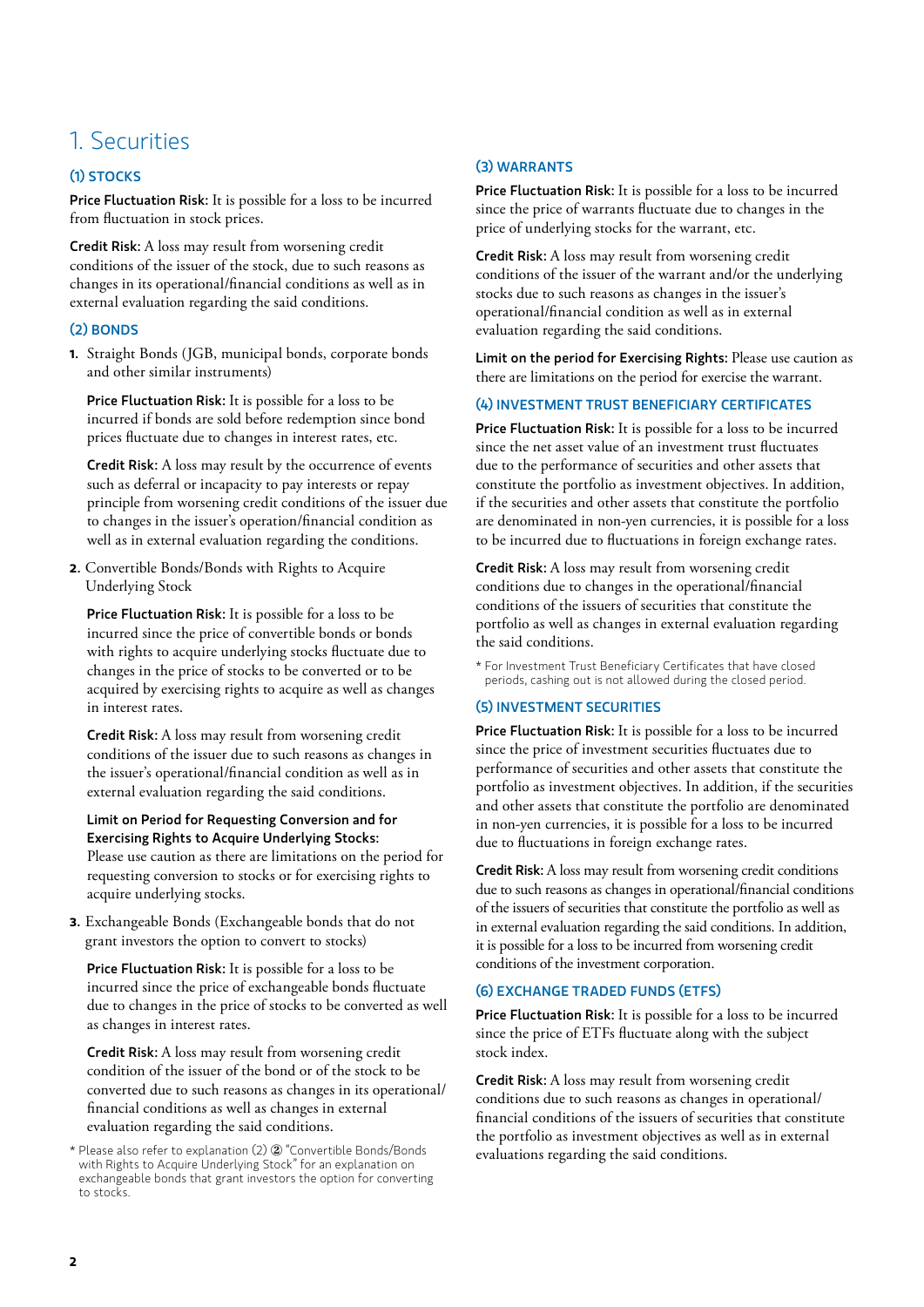#### (7) Real Estate Investment Trusts/Securities (J-REIT)

Price Fluctuation Risk: It is possible for a loss to be incurred since the value of real estate investment trusts/securities fluctuate due to supply and demand conditions in the securities market, changes in the real estate market, condition of rental proceeds from real estate properties held in the trust/ corporation, their operational status, fluctuations in interest rates and other factors. In addition, it is possible for a loss to be incurred due to damage, loss or deterioration related to earthquakes, wind or water damage, other natural disasters involving said properties, problems concerning divided ownership or other problems.

Credit Risk: A loss may result from worsening credit conditions due to such reasons as changes in operational/ financial conditions of the investment companies issuing the real estate investment securities as well as changes in external evaluation regarding the said conditions. (for corporate type investment trusts).

\* For Real Estate Investment Trusts/Securities that have closed periods, cashing out is not allowed during the closed period.

#### (8) CP (Offshore CD)

Price Fluctuation Risk: It is possible for a loss to be incurred since the price of a CPs (or offshore CDs) fluctuates due to change in interest rates, etc.

Credit Risk: A loss may result by the occurrence of events such as deferral of or incapacity to pay interests or repay principle from worsening credit conditions of the issuer due to such reasons as changes in the issuer's operation/financial condition as well as in external evaluation regarding the said conditions.

# (9) Beneficial Certificates of Loan Trusts

Price Fluctuation Risk: It is possible for a loss to be incurred since the price of beneficial certificates of loan trusts fluctuates due to changes in interest rates, etc.

Credit Risk: A loss may result from worsening credit conditions of the loan debtors due to such reasons as changes in operational/financial condition as well as in external evaluation regarding the said conditions.

#### (10) Certificate of Beneficiary Interest in Trust Issuing Certificate of Beneficiary Interest under THE TRUST LAW OF IAPAN

Price Fluctuation Risk: It is possible for a loss to be incurred since the price of the certificate of beneficiary interest fluctuates due to price change in securities and other assets that are incorporated in the assets in trust.

Credit Risk: A loss may result in regards to securities and other assets that constitute the trust from the worsening of credit conditions of the issuer and others due to such reasons as changes in operational/financial conditions as well as in external evaluation regarding the said conditions.

#### (11) Depository Receipts (Rights for foreign stocks are represented)

Price Fluctuation Risk: It is possible for a loss to be incurred since the price of depository receipts fluctuate due to changes in the price of underlying stocks deposited as well as changes in foreign exchange rates.

Credit Risk: A loss may result from worsening of credit condition due to such reasons as changes in operational/ financial conditions of the issuers of the underlying stocks as well as in external evaluation regarding the said conditions.

\* The explanation is different for the depository receipts that do not represent the rights regarding foreign stocks.

#### (12) Covered Warrants (in which options on stocks are represented)

Price Fluctuation Risk: It is possible for a loss to be incurred since the price of covered warrants fluctuate due to changes in the price of stocks subject to options (the price of stock may fluctuate due to changes in issuer's operation/financial conditions as well as in external evaluation regarding the said conditions and fluctuations in stock markets).

Credit Risk: A loss may result from worsening of credit conditions of the issuers of the covered warrants or the issuers of the stocks subject to option.

Limit on the period for exercising rights: Please use caution as there are limitations on the period of time in which the option can be exercised.

\* The explanation is different for the covered warrants which do not represent options on stocks.

#### (13) Beneficiary Interest in Trust

Price Fluctuation Risk: It is possible for a loss to be incurred since the price of beneficiary interests in trusts fluctuates due to changes in interest rates, changes in currency values, changes in stock markets, changes in price of real estates according to the type and nature of the assets in trust.

Credit Risk: A loss may result from worsening of credit conditions due to such reasons as changes in operational/ financial conditions as well as in external evaluation regarding the conditions of the debtors of loan and monetary credits that are incorporated in the assets in trust and issuers of securities.

#### (14) Shares in an Unlimited Partnership Company (Gômei Gaisha), a Limited Partnership Company (Gôshi Gaisha), or a Limited Liability Company (Gôdô Gaisha)

Price Fluctuation Risk: It is possible for a loss to be incurred since the price of shares in an unlimited partnership company (Gômei Gaisha), a limited partnership company (Gôshi Gaisha), or a limited liability company (Gôdô Gaisha) may rise or fall as a result of a fluctuation in the corporate value on the part of the company that is the issuer pursuant to, inter alia, a change in the conditions of its assets, liability, capital, income or loss or other fiscal or financial conditions, or in its business or operating conditions, or a change in the external evaluation in connection therewith.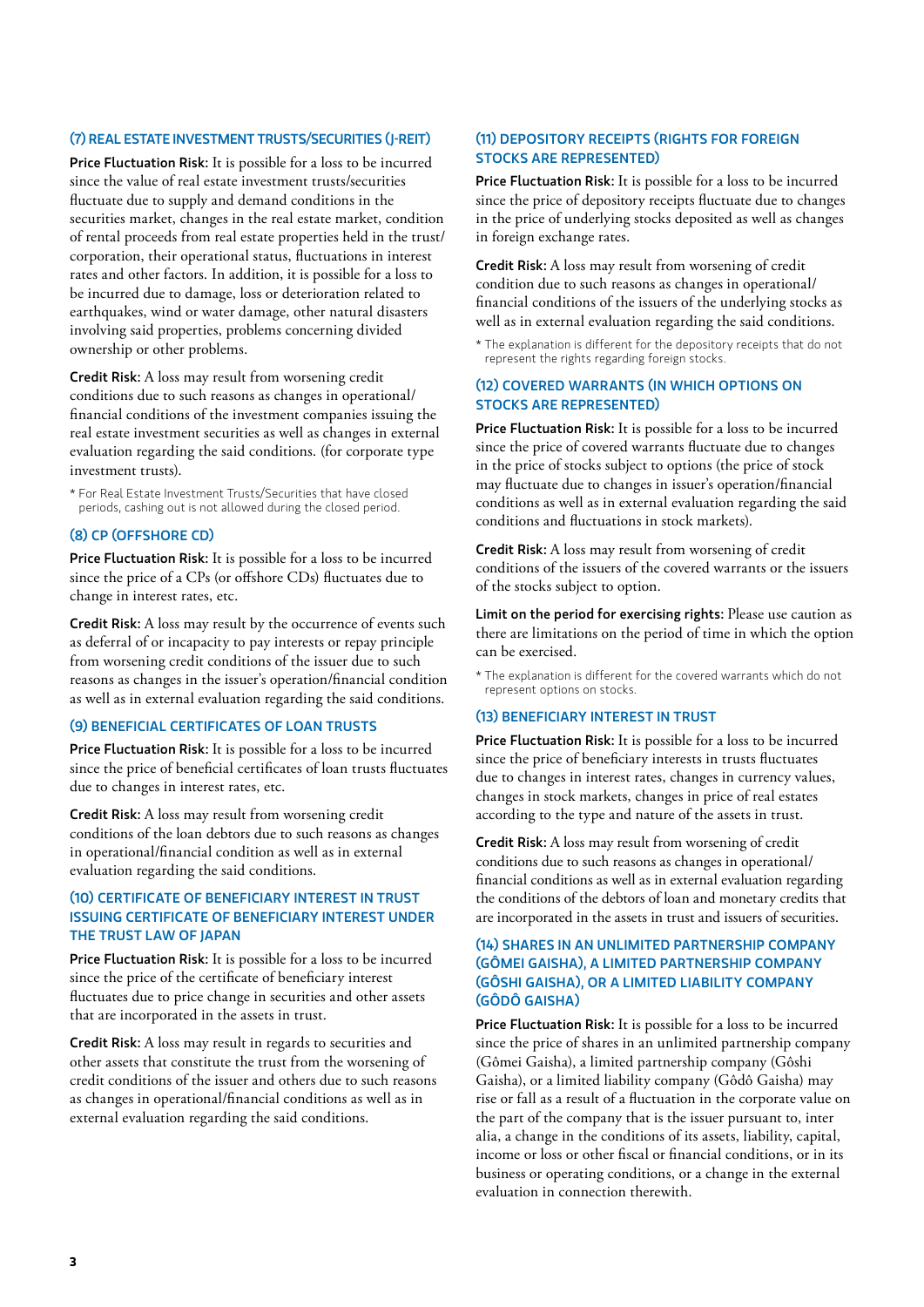Credit Risk: A loss may result from worsening of credit conditions due to such reasons as changes in operational/ financial conditions of the issuer as well as in external evaluation regarding the said conditions.

### (15) Interest of Collective Investment Scheme

Price Fluctuation Risk: It is possible for a loss to be incurred since the price of interests in a collective investment scheme fluctuates due to performance of securities and other assets that constitute the collective investment scheme as investment objectives. In addition, if the securities and other assets that constitute the portfolio are non-yen assets, it is possible for a loss to be incurred due to fluctuations in foreign exchange rates.

Credit Risk: A loss may result from worsening of credit conditions due to such reasons as changes in operational/ financial conditions of the issuers of securities or debtors of the loan or monetary credits that constitute the portfolio as well as changes in external evaluation regarding the said conditions.

#### Matters to be Noted in Securities

**1. Non-yen securities** have an exchange rate fluctuation risk in addition to the above.

Example: Foreign Currency Debt Securities

 Foreign Exchange Fluctuation Risk: It is possible for a loss to be incurred due to fluctuations in foreign currency rates. In other words, the yen amount receivable may be different from the yen amount originally paid due to changes in the exchange rate.

**2. Securities of which a loss may be incurred due to changes in the operation or credit status of a third party** may have a credit risk of the third party in addition to the above.

Example: Guaranteed Senior Debt Securities

 Credit Risk of Third Party: It is possible for a loss to be incurred by the occurrence of events such as deferral or incapacity to pay interests or repay principle from worsening credit conditions of the guarantee company due to such reasons as changes in operational/financial condition as well as in external evaluation regarding the conditions.

- **3.** There is also a limitation on the period for exercising rights and the cancellation timing for **securities that have limitations on the period or exercising rights and the cancellation timing.**
- **4. For foreign securities/certificates, rights of foreign person or rights based on foreign laws,** please refer to the respective explanations on securities that are equivalent or similar to them.
- **5.** In addition to the risks set forth above, the following risks may be involved in **margin trades of stocks, senior equity investment certificates, investment trust beneficiary certificates, investment securities, etc. (hereinafter referred to as "Stocks, etc.") among securities.**
- **6.** When you are entering into margin trades, you may suffer losses due to price fluctuation in Stocks, etc. with respect to which margin trades are conducted in consequence of fluctuation in stock prices, FX rates, real estate prices, commodity prices, etc. and fluctuation in prices or valuation of stocks, bonds, real estate, commodities, etc. (hereinafter referred to as "Underlying Assets") underlying investment trust or investment securities, etc. In addition, such amount of losses may exceed the amount of margin you have deposited.
	- You may suffer losses due to price fluctuation in Stocks, etc. with respect to which margin trades are conducted in consequence of changes in business or properties of the issuers or guarantors, etc. of Stocks, etc. with respect to which margin trades are conducted, and of changes in business or properties of the issuers or guarantors, etc. of Underlying Assets. In addition, such amount of losses may exceed the amount of margin you have deposited.
	- • If the present value of margin becomes less than 20% of the trading value as a result of accrual of calculated loss due to later price movements of Stocks,etc. purchased or sold through margin trades or as a result of decline, etc. of prices of substitute securities, you have to deposit the deficit with MSMS no later than the prescribed date.
	- If you can not deposit the deficit with MSMS no later than the prescribed date or any of your obligations becomes due and payable pursuant to the terms of Margin Trade Account Opening Agreement, all or a part of your open positions (means margin trades with respect to which settlement is not completed) may be settled by offsetting transactions or actual receipt or actual delivery in a situation you are suffering losses. In this case, you have to bear losses arising out of such settlement.
	- If a financial instrument exchange considers that the use of margin trades is excessive, it may take measures such as a raise of margin rates, restrictions on or prohibition of margin trades, etc.
- **7.** In addition to the risks set forth above, there are the specific characteristics due to the structure of bonds with which coupon and/or redemption amounts etc. may be changeable as a structure. The example of such bonds include bonds that the redemption amounts are fixed but the coupon amounts are changeable (step-up bonds, etc.), bonds that the redemption amounts and coupon amounts are changeable in accordance with the move of indices of stock prices, interest rates and/or foreign exchanges rates, etc. (Nikkei-linked notes, etc.), and bonds with which various options are embedded (callable bonds, etc.).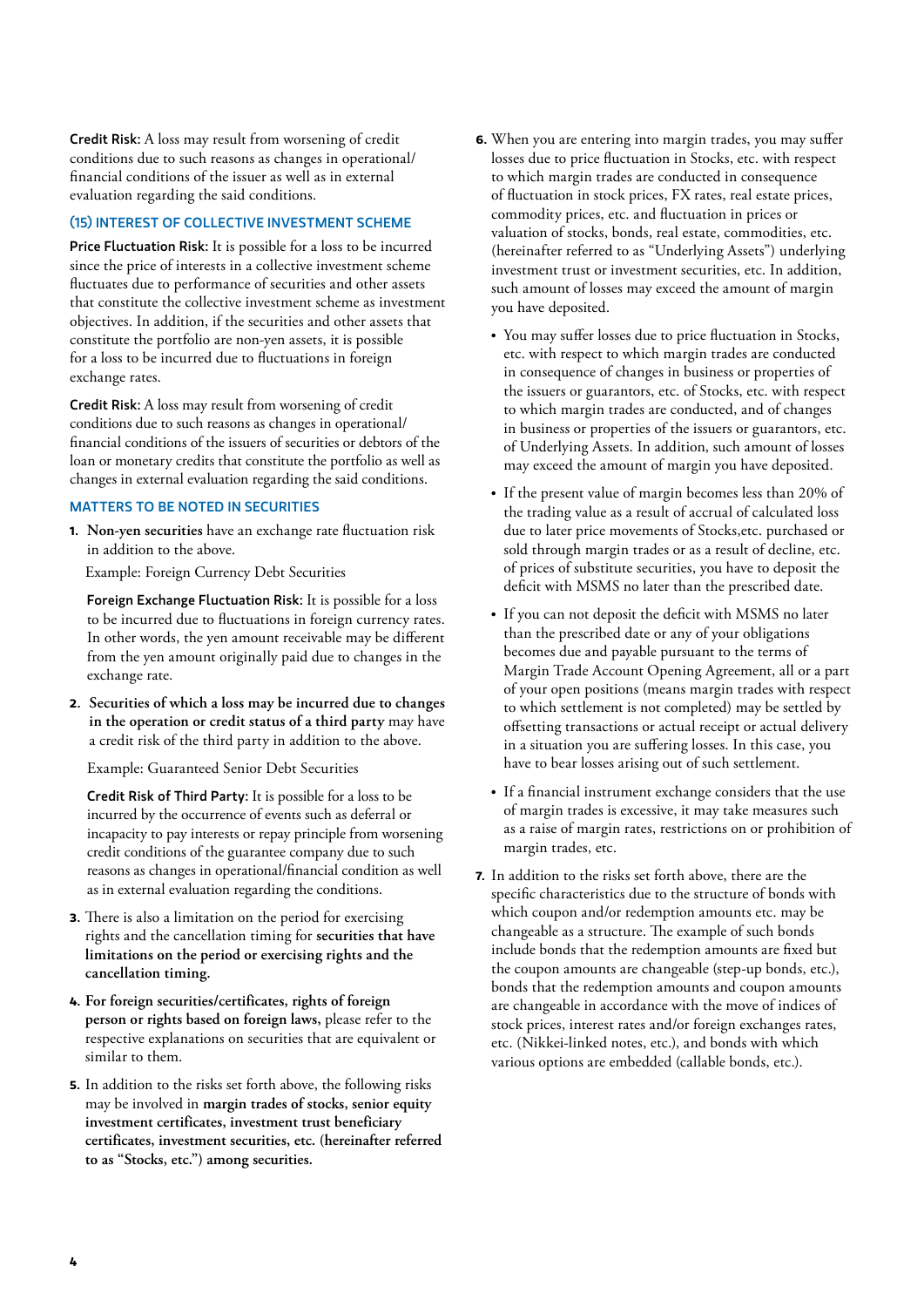# 2. Listed Derivatives

# (1) Index Futures Contracts

Price Fluctuation Risk: It is possible for a loss to be incurred, in which some cases the loss may exceed the initial principal, since the price of index futures contracts fluctuate due to changes in the subject index.

### (2) JGB Futures Contracts

Price Fluctuation Risk: It is possible for a loss to be incurred, in which some cases the loss may exceed the initial principle, since the price of JGB futures contracts fluctuate due to changes in interest rates, etc.

#### (3) Index Options

Price Fluctuation Risk: It is possible for a loss to be incurred, in which some cases the loss may exceed the initial principle, since the price of index options fluctuates due to changes in the subject index.

Limit on the period for exercising rights: Please use caution as option transactions do have limitations on the period of time in which the option can be exercised.

#### (4) Securities Options

Price Fluctuation Risk: It is possible for a loss to be incurred, in which some cases the loss may exceed the initial principle, since the price of securities options fluctuates due to changes in the subject securities price, etc.

Credit Risk: A loss may result, in which some cases the loss may exceed the initial principal, from worsening credit condition of the issuer of the subject securities due to such reasons as changes in its operational/financial conditions as well as in external evaluation regarding the said conditions.

Limit on the period for exercising rights: Please use caution as option transactions do have limitations on the period of time in which the option can be exercised.

# (5) JGB Futures Options

Price Fluctuation Risk: It is possible for a loss to be incurred, in which some cases the loss may exceed the initial principal, since the price of JGB futures options fluctuates due to changes in the interest rates, etc.

Limit on the period for exercising rights: Please use caution as option transactions do have limitations on the period of time in which the option can be exercised.

### (6) Financial Futures Contracts

Price Fluctuation Risk: It is possible for a loss to be incurred, in which some cases the loss may exceed the initial principal, since the price of financial futures contracts fluctuates due to changes in the interest rates, etc.

Limit on the period for exercising rights: Please use caution as financial options do have limitations on the period of time in which the option can be exercised.

#### Matters to be Noted in Listed Derivatives

**1. Non-yen transactions or transactions involving market prices/securities/rates denominated in foreign currencies**  have an exchange rates fluctuation risk in addition to the above.

 Foreign Exchange Fluctuation Risk: It is possible for a loss to be incurred, in which some cases the loss may exceed the initial principal, due to fluctuations in foreign exchange rates, etc.

**2. For listed derivatives in a foreign country,** please refer to the respective explanations above regarding listed derivatives which are equivalent or similar to them.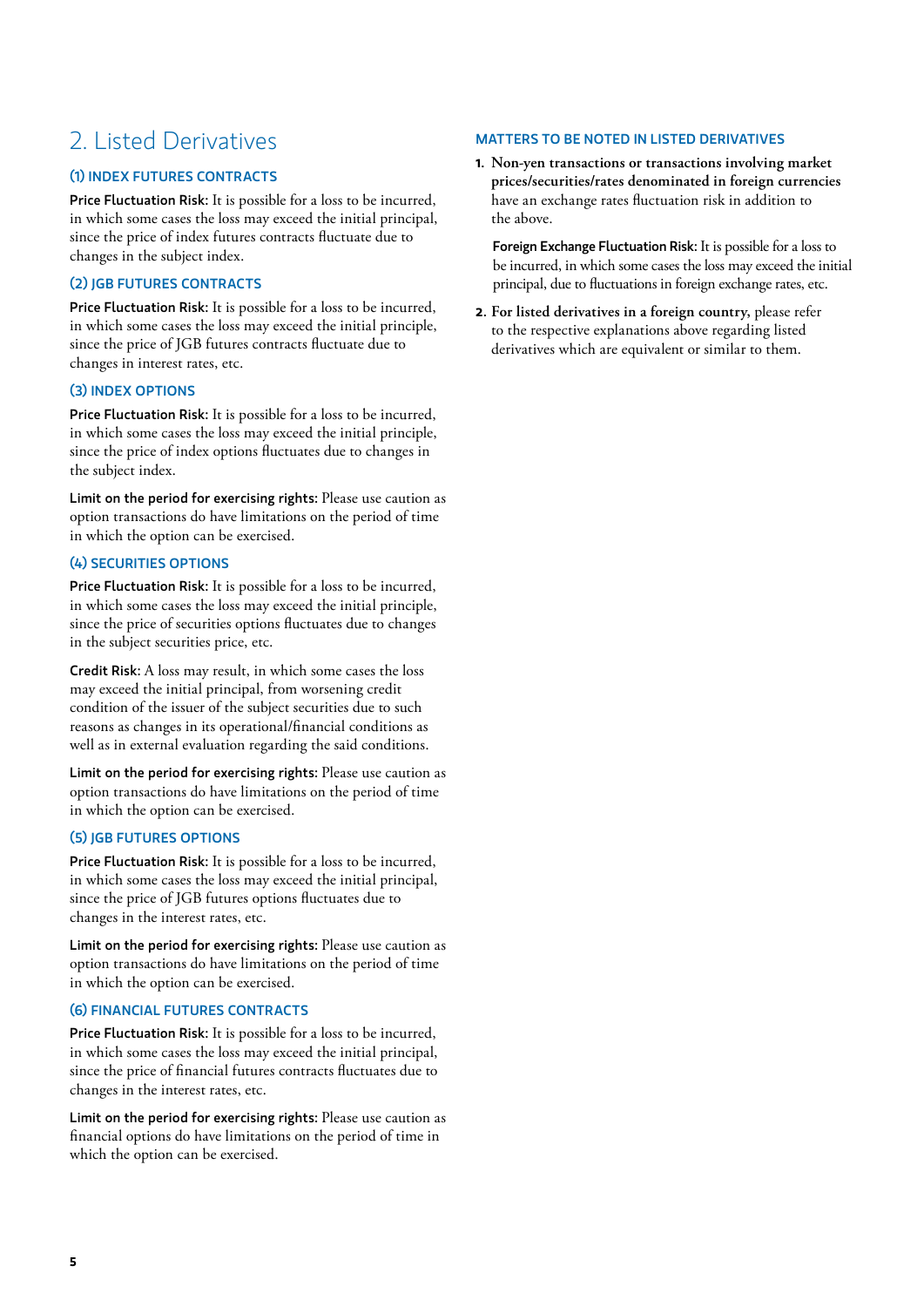# 3. OTC Derivatives etc.

# (1) Bond Sale with Option (In case of the holder of **THE OPTION)**

Price Fluctuation Risk: It is possible for a loss to be incurred, in which some cases the loss may exceed the initial principal, since the value of the rights of bond sales with option fluctuates by the changes of bond prices affected by changes in the interest rates, etc.

Credit Risk: A loss may result, in which some cases the loss may exceed the initial principal, from worsening credit condition of the issuer of the subject bonds or the counterparty to the transaction due to such reasons as changes in its operational/financial conditions as well as in external evaluation regarding the said conditions.

Limit on the period for exercising rights: Please use caution as these transactions do have limitations on the period of time in which the option can be exercised.

# (2) Securities Forward Contracts

Price Fluctuation Risk: It is possible for a loss to be incurred, in which some cases the loss may exceed the initial principal, from changes in the price of subject securities, etc.

Credit Risk: A loss may result, in which some cases the loss may exceed the initial principal, from worsening credit condition of the issuer of the subject security or the counterparty to the contract due to such reasons as changes in its operational/ financial conditions as well as in external evaluation regarding the said conditions.

# (3) Securities Index Forward Contracts

Price Fluctuation Risk: It is possible for a loss to be incurred, in which some cases the loss may exceed the initial principal, from changes in the price of the securities indices, etc.

Credit Risk: A loss may result from worsening credit condition of the counterparty to the transaction due to such reasons as changes in its operational/financial conditions as well as in external evaluation regarding the said conditions.

#### (4) Interest Forward Contracts

Price Fluctuation Risk: It is possible for a loss to be incurred, in which some cases the loss may exceed the initial principal, from changes in the interest rates, etc.

Credit Risk: A loss may result from worsening credit condition of the counterparty to the transaction due to such reasons as changes in its operation/financial conditions as well as in external evaluation regarding the said conditions.

#### (5) Foreign Exchange Forward Contracts (including Foreign Exchange Margin Transactions)

Price Fluctuation Risk: It is possible for a loss to be incurred, in which some cases the loss may exceed the initial principal, from changes in foreign exchange rates.

Credit Risk: A loss may result from worsening credit condition of the counterparty to the transaction due to such reasons as changes in its operational/financial conditions as well as in external evaluation regarding the said conditions.

#### (6) Securities or Index-related OTC Options

Price Fluctuation Risk: It is possible for a loss to be incurred, in which some cases the loss may exceed the initial principal, since the price of the options in the securities or index related OTC option transactions fluctuate due to such reasons as changes in the subject securities' price or index.

Credit Risk: A loss may result, in which some cases the loss may exceed the initial principal, from worsening credit condition of the issuer of the securities subject to the OTC options or the counterparty to the transaction due to such reasons as changes in its operation/financial conditions as well as in external evaluation regarding the conditions.

Limit on the period for exercising rights: Please use caution as securities or index related OTC option transactions do have limitations on the period of time in which the option can be exercised.

### (7) Securities or Index-related Swaps

Price Fluctuation Risk: It is possible for a loss to be incurred, in which some cases the loss may exceed the initial principal, from changes in the subject stock price or index.

Credit Risk: A loss may result, in which some cases the loss may exceed the initial principal, from worsening credit condition of the issuer of the securities subject to the securities or index related swaps or the counterparty to the swaps due to such reasons as changes in its operation/financial conditions as well as in external evaluation regarding the conditions.

#### (8) Interests/Currencies Options

Price Fluctuation Risk: It is possible for a loss to be incurred, in which some cases the loss may exceed the initial principal, from changes in the interest rates or foreign exchange rates.

Credit Risk: A loss may result from worsening credit condition of the counterparty to the option transaction due to such reasons as changes in its operation/financial conditions as well as in external evaluation regarding the conditions.

Limit on the period for exercising rights: Please use caution as interests/currencies option transactions do have limitations on the period of time in which the option can be exercised.

#### (9) Interests /Currencies Swaps

Price Fluctuation Risk: It is possible for a loss to be incurred, in which some cases the loss may exceed the initial principal, from changes in the interest rates or foreign exchange rates.

Credit Risk: A loss may result from worsening credit condition of the counterparty to the swap transaction due to such reasons as changes in its operational/financial conditions as well as in external evaluation regarding the said conditions.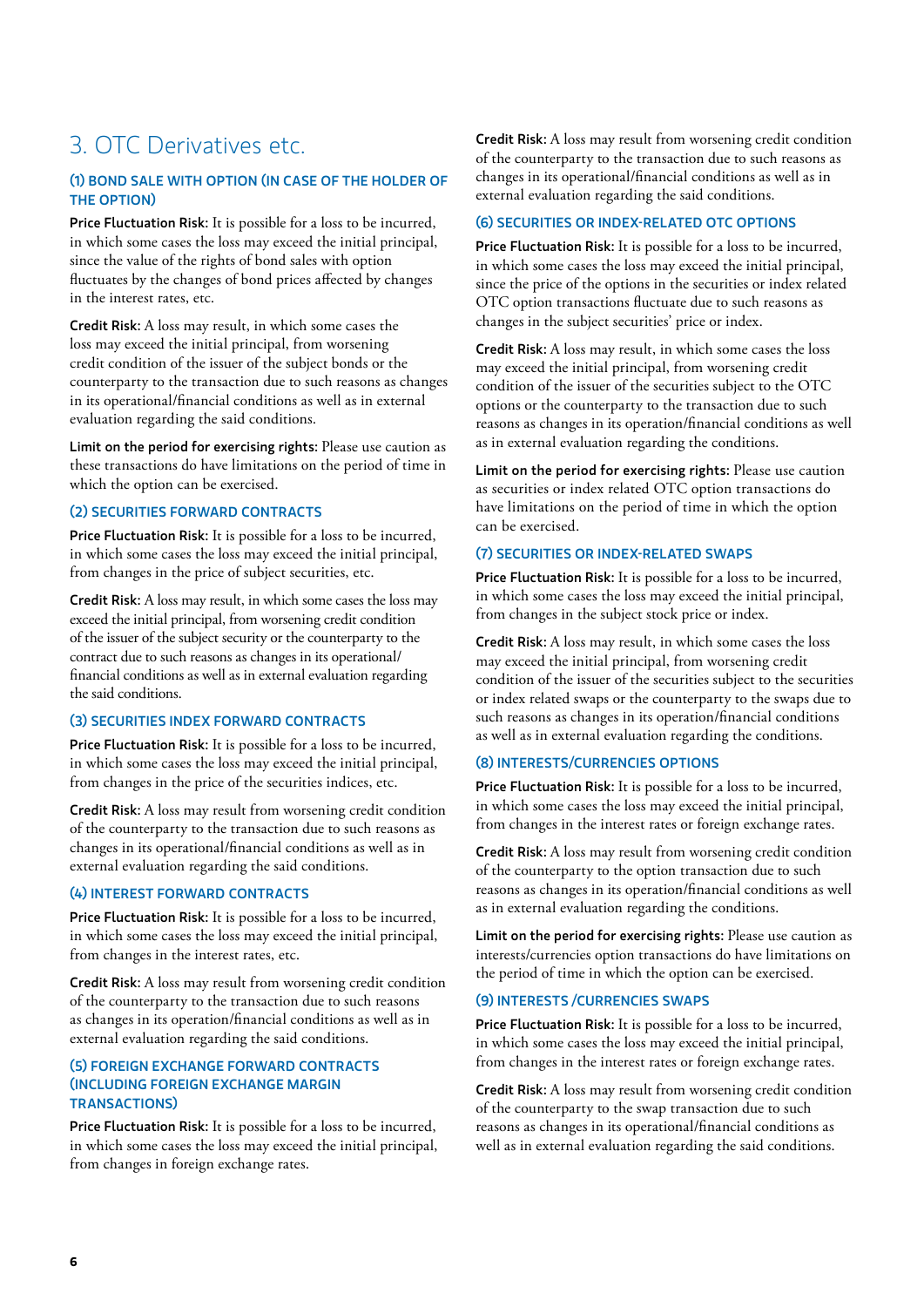#### (10) Credit Derivatives Transactions

Price Fluctuation Risk: Losses may be incurred, which in some cases the loss may exceed the initial principal, as a result of the occurrence or a change in the possibility of occurrence of, inter alia, an event in connection with the credit position of the issuer of the referenced securities or corporations, etc. (including a reduction or waiver of interest payments, an extension on payment of interest, an extension on repayment of principal, a waiver of debt, or other agreement that would be to the advantage of the debtor), or a change in the external evaluation, etc., in connection therewith, or the occurrence or a change in the possibility of the occurrence of an event in which it is impossible or extremely difficult for a party to influence the likelihood of the occurrence thereof, and which will have a material impact on the business activities of that party or another party (including unusual natural events such as heavy winds, heavy rain, flooding, earthquake or tsunami, war, internal disturbance or riot or the like, or the imposing by a foreign government, etc., of a restriction on or prohibition against foreign exchange transactions, or an extension or waiver, etc., of payment of personal debts), or a change in the external evaluation in connection therewith.

Credit Risk: A loss may result from worsening credit condition of the counterparty to the transaction due to such reasons as changes in its operation/financial conditions as well as in external evaluation regarding the conditions. Losses may be incurred, which in some cases the loss may exceed the initial principal, as a result of the occurrence or a change in the possibility of occurrence of, inter alia, an event in connection with the credit position of the issuer of the referenced securities or corporation, etc. (including a reduction or waiver of interest payment, an extension on repayment of interest, an extension on payment of principal, a waiver of debt, or other agreement that would be to the advantage of the debtor), or a change in the external evaluation, etc., in connection therewith.

Restrictions on the Period of Exercise of Rights: In the case of option transactions, please use caution as option transactions do have limitations on the period of time in which the option can be exercised.

#### (11) OTC Derivative Transactions Using Financial Indexes other than Interests/Currencies

Price Fluctuation Risk: In an OTC derivatives transaction such as a non-deliverable forward transaction, a swap transaction or an option transaction that uses figures in connection with financial index other than interests/ currencies (including value as a result of observation of meteorological phenomenon etc. announced by the Meteorological Office and value related to statistical survey etc.), it is possible for a loss to be incurred, which in some cases the loss may exceed the initial principal, depending on fluctuation, etc., in the relevant financial index.

Credit Risk: A loss may result from worsening credit condition of the counterparty to the transaction due to such reasons as changes in its operational/financial conditions as well as in external evaluation regarding the conditions.

Restrictions on the Period of Exercise of Rights: In the case of option transactions, please use caution as option transactions do have limitations on the period of time in which the option can be exercised.

#### Matters to be Noted in OTC Derivatives Transactions, etc.

**1. Non-yen transactions or transactions involving market prices/securities/rates denominated in foreign currencies** have an exchange rate fluctuation risk in addition to the above.

 Foreign Exchange Fluctuation Risk: A loss may be incurred as a result of, inter alia, a fluctuation in foreign currency rates, and in some cases the loss may exceed the initial principal.

**2.** You will be exposed to credit risk of the counterparty to the transaction where a financial instruments firm acts as an intermediary.

 Credit Risk: A loss may result from worsening credit condition of the counterparty to the transaction due to such reasons as changes in its operational/financial conditions as well as in external evaluation regarding the conditions.